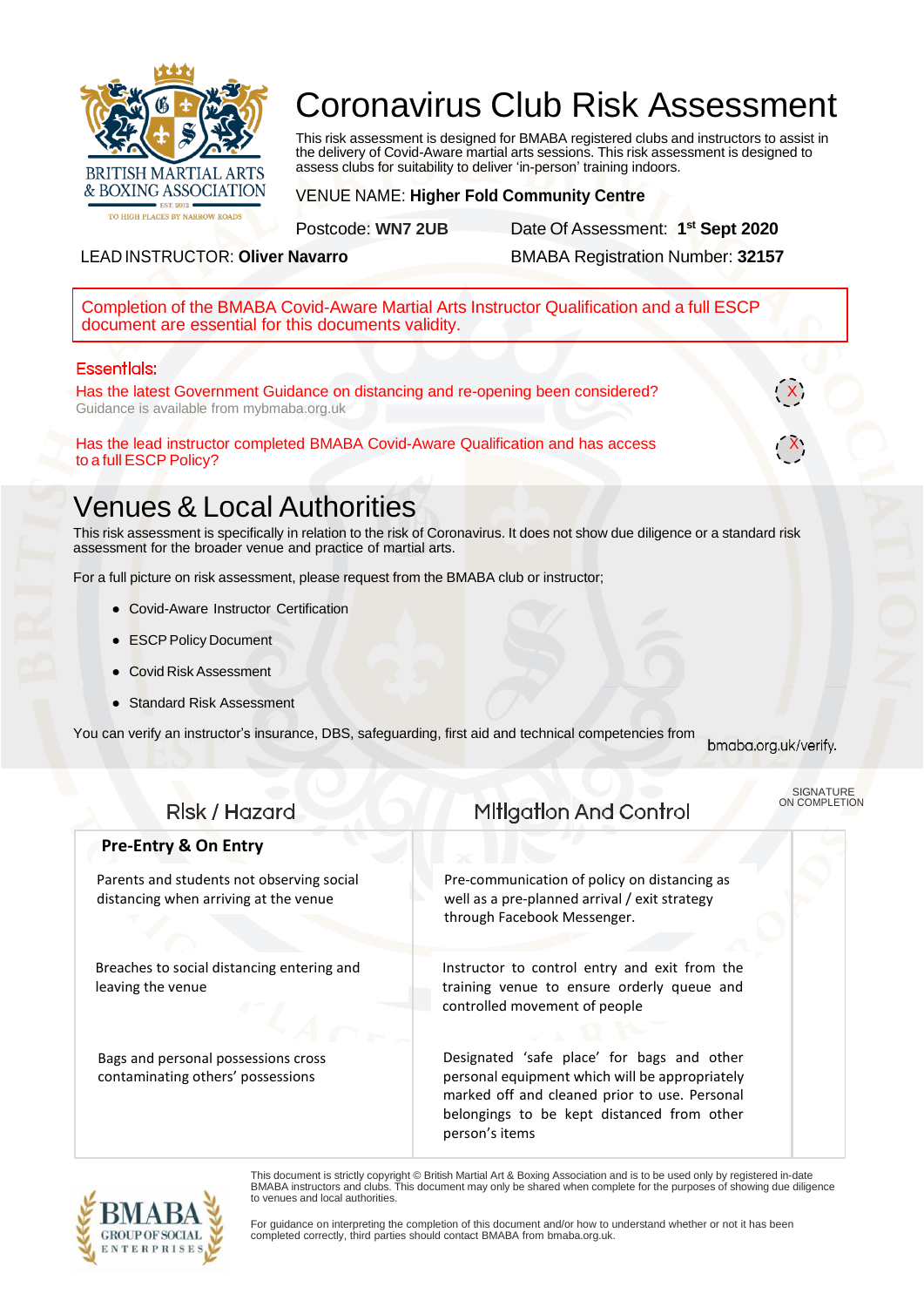### Risk *I* Hazard Mitigation And Control

#### **Cleanliness & Hygiene**

Risk of infection from flooring

Risk of infection from equipment

Risk of infected student or parent arriving at venue for class (or dropoff/pickup)

Risk of infection from transferal to mats /

training area

Standard Risk Assessment To be completed and present at all times, as normal

Risk of infection from venue surfaces **Instructor** to complete cleansing of venue hard surfaces (door handles, window ledges, handrails etc) prior to arrival of students.

> Instructor to do so in appropriate PPE (face shield/mask and gloves) which can be safely disposed of after use

> Where a hard floor surface is present, instructor to discuss with venue who's responsible for disinfecting (not just cleaning) prior to use. If necessary, clean.

Everyone – Instructors, Student, spectators are to wear footwear at all times.

Use of equipment, like focus mitts and punch bags to be kept to **absolute minimum**. Any equipment provided and must be disinfected with anti-viral solution before and after each use. Students will advised to use own equipment where-ever possible.

Club to make assessment on use of temperature checking all entrants to venue. Parents and all Students to receive clear communication prior to training that they should not attend if presenting any Covid-19 symptoms. The same high standards of cleanliness and distancing must be adhered to by any 'passing' visitors.

Students to be asked to remain stationary in designated training area in line with ESCP policy and to make way in controlled way to training space under instruction of the instructor. One way system to be used for any shared spaces

#### **Class Delivery**

Risk of students breaching social distancing during classes and training

Students to be reminded prior and throughout class of current social distancing measures. Instructor to make up to date assessment of best practice surrounding the current safe distance prior to each lesson commencing. Clear floor markings – where space is restricted - to be used to control flow of movement and to clearly demonstrate safe spacing wherever possible. Parents must be able to confirm they have instructed their child(ren) appropriately on follow guidance to the best of their ability.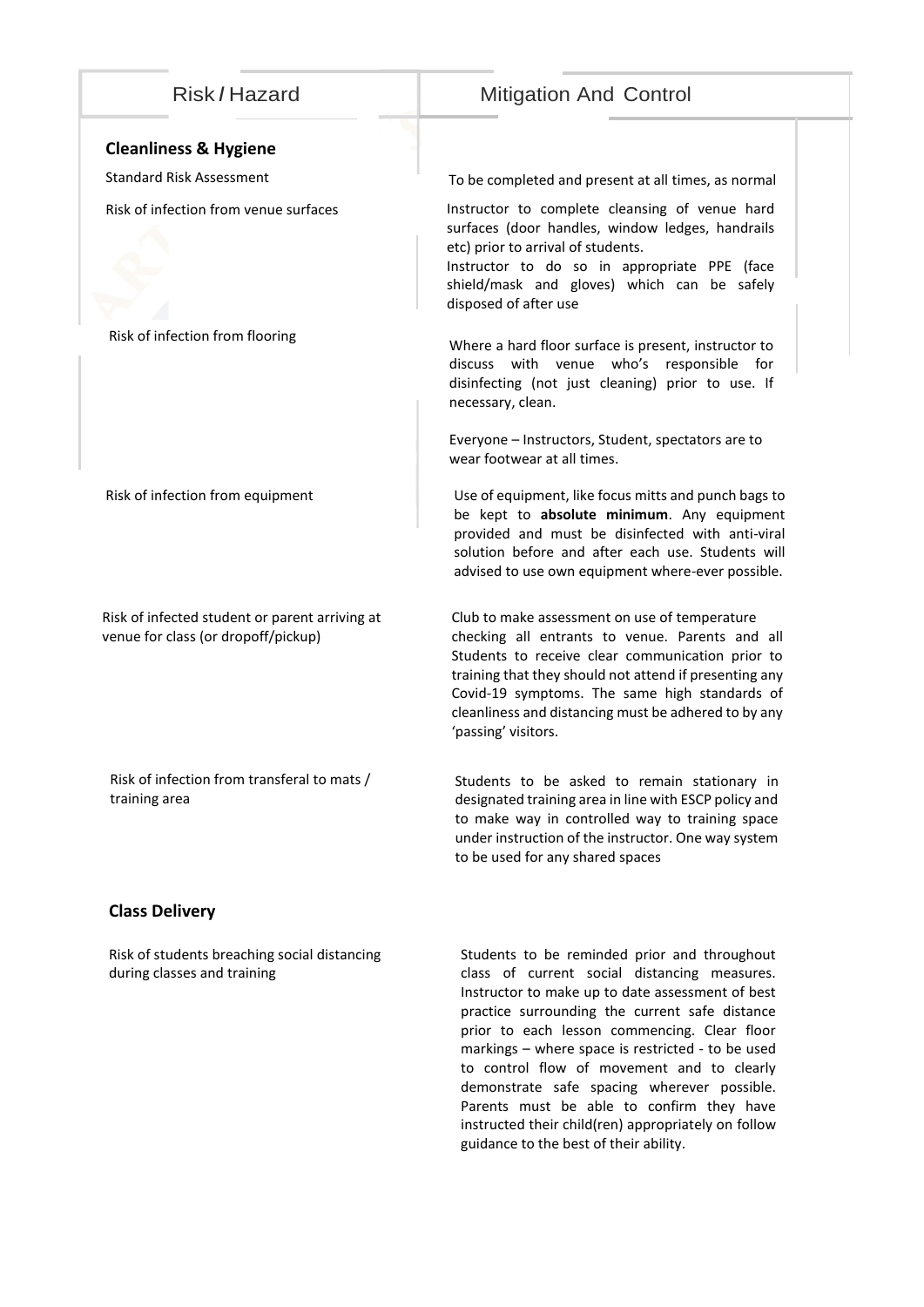Risk of training producing contact between students

Risk of instructor breaching social distancing measures in the event of an intervention (on the grounds of safety)

Risk of infection from waterbreaks and pauses to training

All techniques and drills to be pre-decided by instructor to ensure syllabus is appropriate to space

Instructor to ensure facemask and disposable gloves are available for any required intervention. Prior communication via ESCP policy essential to ensure students understand possibility of physical intervention for preservation of safety.

Waterbreaks and other appropriate pauses to be controlled and pre-planned, with students instructed to ensure waterbottles and towels etc are available within their safe space, or via a controlled exit and return to mats

#### **Class Conclusion / Exit**

Risk of infected equipment and training aids

Risk of infected flooring and fixtures

Risk of crowding on exiting training space and leaving the venue

Risk of parents breaching distancing during pickup

All equipment to be left 'on the spot' when lesson concludes and must be fully cleansed by the instructor, whom must wear full PPE

Prior discussion with venue on whom is responsible for cleansing hard flooring.

Follow entry and exit risk assessment, from section 1

Parents to receive full and prior policy via ESCP document on protocol for collection. Floor markings and signage must be visible prior to entry to the venue.